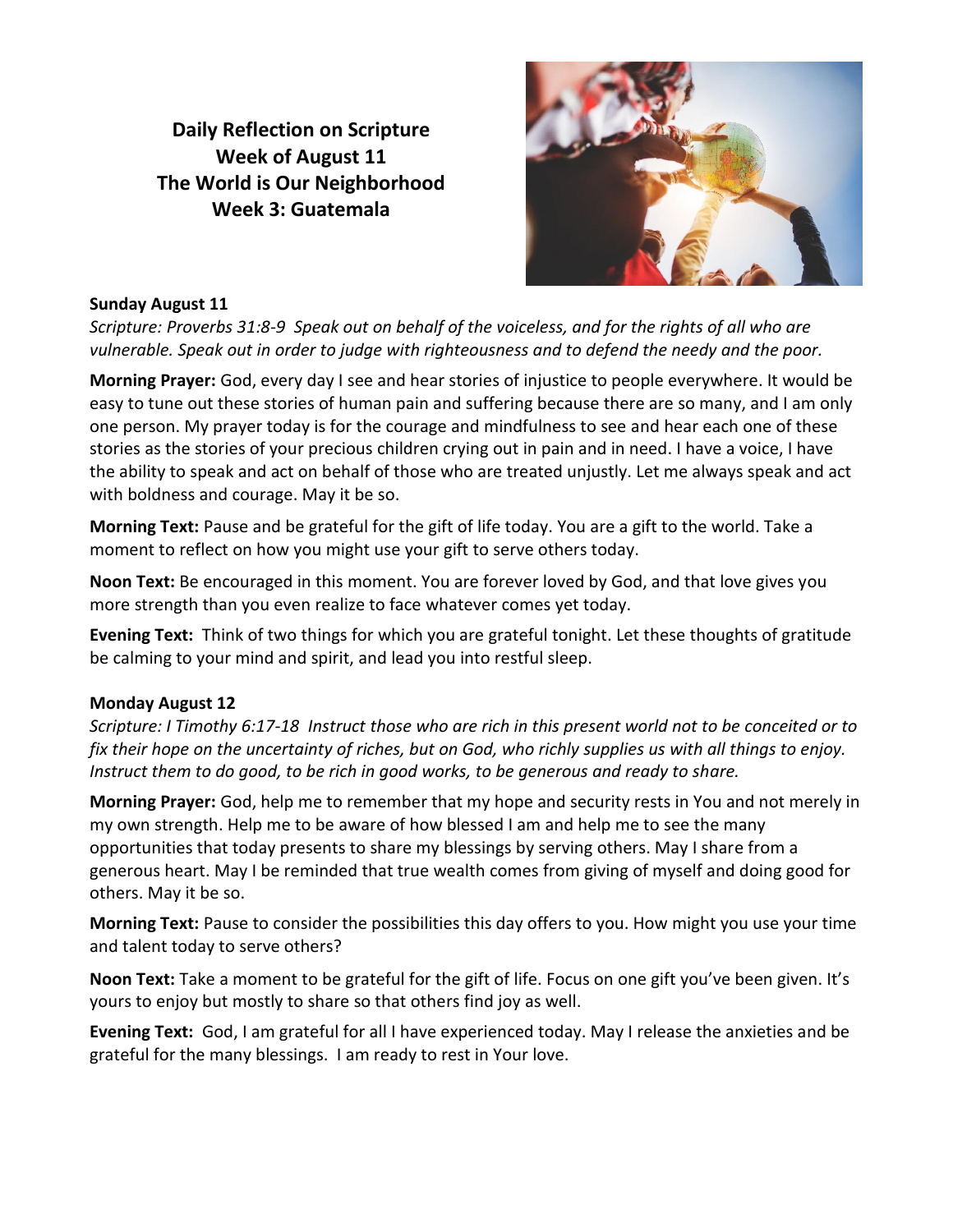## **Tuesday August 13**

*Scripture: Proverbs 11:25 A generous person will prosper; whoever refreshes others will be refreshed.* 

**Morning Prayer:** God, I confess that generosity doesn't always come easy. It's easy enough in times when I have plenty, to share what I have. But when things get tight or life gets busy, it is all too easy to slip into a scarcity mentality, when I am more likely hold tight to my money, my time and my possessions than to share. Help me to remember that I have enough. Help me to recognize that what I may not think of as plenty – is surely enough. Even when I think I don't have enough time, help me to manage my time so that I can be present to friends, family and any strangers I encounter on my journey. In this I will prosper in the way You desire for me. May it be so.

**Morning Text:** As you begin your day take a moment to take stock of all that you have – both material things and relationships. Speak words of gratitude for all that you have.

**Noon Text:** Pause and reflect. How have you practiced generosity today? With your money, your things, your time. Are your words and actions building up and blessing others?

**Evening Text:** God, I began my day with words of gratitude and as I come to rest I end my day with words of gratitude. Your love surrounds me and helps me to rest. Thank you.

## **Wednesday August 14**

*Scripture: Deuteronomy 15:11 Poor persons will never disappear from the earth. That's why I'm giving you this command: you must open your hand generously to the needy among you, and to the poor who live with you in your land.*

**Morning Prayer:** God, these are troubling times to live. I see the daily struggles of Your children daily both in the news and in my community. Help me to see others as You see everybody You have created. Each person loved. Each person worthy. My gifts are plentiful. Your love and provision for me is enough. Help me to continue to find ways to use my gifts to help those who cannot help themselves. Giving is pleasing to You. Help me to share this with others through my giving heart and outstretched hands. May it be so.

**Morning Text:** God is an amazing provider. This morning as you wake up, think of all the ways God provides for you. Remember to provide for others in need.

**Noon Text:** "For it is in giving that we receive" Francis Assisi. Think of the smiles you get, when you give. Give freely and feel God's love through your giving spirit.

**Evening Text:** God, today I made somebody's life better through an act of kindness or generosity. Now, I rest knowing this is pleasing to You, the ones I served, and to me.

# **Thursday August 15**

*Scripture: Proverbs 3:27-28 Don't withhold good from someone who deserves it, when it is in your power to act. Don't say to your neighbor, "Go and come back; I'll give it to you tomorrow" - when you already have it.*

**Morning Prayer:** God, I laughed when I read today's scripture. It made me laugh at myself for I have certainly either said or thought those very words, "Go away and come back another day". Sometimes serving others is just too inconvenient. After I laughed at how real this scripture is for me, I then realized that this is not funny at all. For I never know when my last opportunity to help another person might be, and if I miss it in this moment, I just might miss the intent of your greatest commandment in every moment - Love God, others and self. Help me to see every moment as a gift to be present to whatever or whomever might come my way. Help me give what I have in the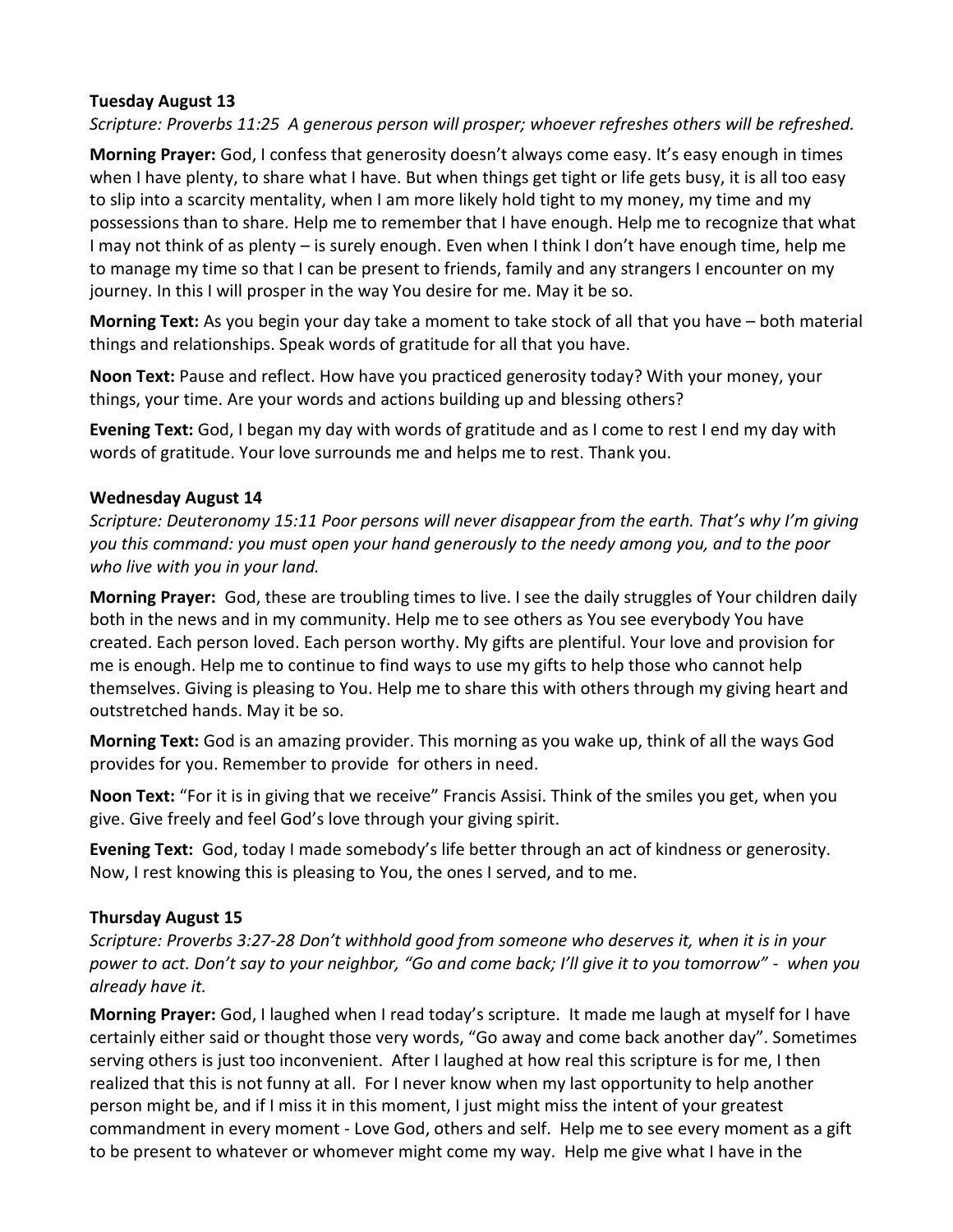moment remembering that my choice to serve or not will impact all the other moments of the day. In this moment I have all I need. May it be so.

**Morning Text:** Today is the first day of the rest of your life. That's not just a cliche. It's true. Today is God's gift. God has given all you need. Make it a great day.

**Noon Text:** In all your busyness don't neglect what's going on around you. You're more than a producer of work, you're also a conduit of God's grace and love. Let it flow.

**Evening Text:** This evening may you rest from your daily labors. May you have compassion for self. May you hold in your heart with love those you have interacted with today.

## **Friday August 16**

*Scripture: James 2:15-16 If a brother or sister is without clothing and in need of daily food, and one of you says to them, "Go in peace, be warmed and be filled," and yet you do not give them what is necessary for their body, what use is it?*

**Morning Prayer:** God, sometimes it is hard to take the step from well-meaning thoughts to actually acting on those. Too easy to think someone else will do it. Or sometimes I just feel overwhelmed and think to myself 'what can I do?' and then I do nothing. Especially in these times of news coming at me from all fronts, the idea that I can effect change simply doesn't register. Help me to move past that place of helplessness and hopelessness and recognize what I do have that I can share. Let me not be stingy with what I have but generous. Help me to arm myself with knowledge so if I don't have resources myself, I know other sources. Help me be an advocate for those on the margins, to get beyond the simple need to the root cause of the need. Let my actions speak of my faith. May it be so.

**Morning Text:** God as I approach this day, let me open my eyes, my ears and my heart to recognize and respond to the needs of others. Let my actions speak of Your love.

**Noon Text:** Pause and remind yourself how you can make a difference is someone else's day. Be aware, be ready and be willing to respond to the needs of others.

**Evening Text:** God the week is drawing to a close. For those moments when I have been able to share Your love through my words and my works I am grateful. I rest in Your love.

## **Saturday August 17**

*Scripture: I John 3:17 Whoever has the world's goods, and sees his brother in need and closes his heart against him, how does the love of God abide in him.*

**Morning Prayer:** God, as I reflect on this passage, I am reminded that my actions speak louder than words. So, I ask myself, "How is my intention to show the love of God revealed in my actions?". I am supposed to do more than simply feel love; I am to act on it as well. If I'm honest, I've been blessed mentally, physically, and even financially. While I certainly do not have the "world's goods," I do have abundance. I can share my heart and be present to offer the gift of listening. I can share extra resources, however meager, or I can repurpose items no longer of use to me for others. I can lend a hand when I see someone in need. If I set my intention to not just feel love towards others but walk the talk, I will be open to and step into opportunities throughout my day to show the love of God. May it be so.

**Morning Text:** Pause and breathe in the love of God. As you release the breath, ask God to help you to be open and present to show the love of God in action today.